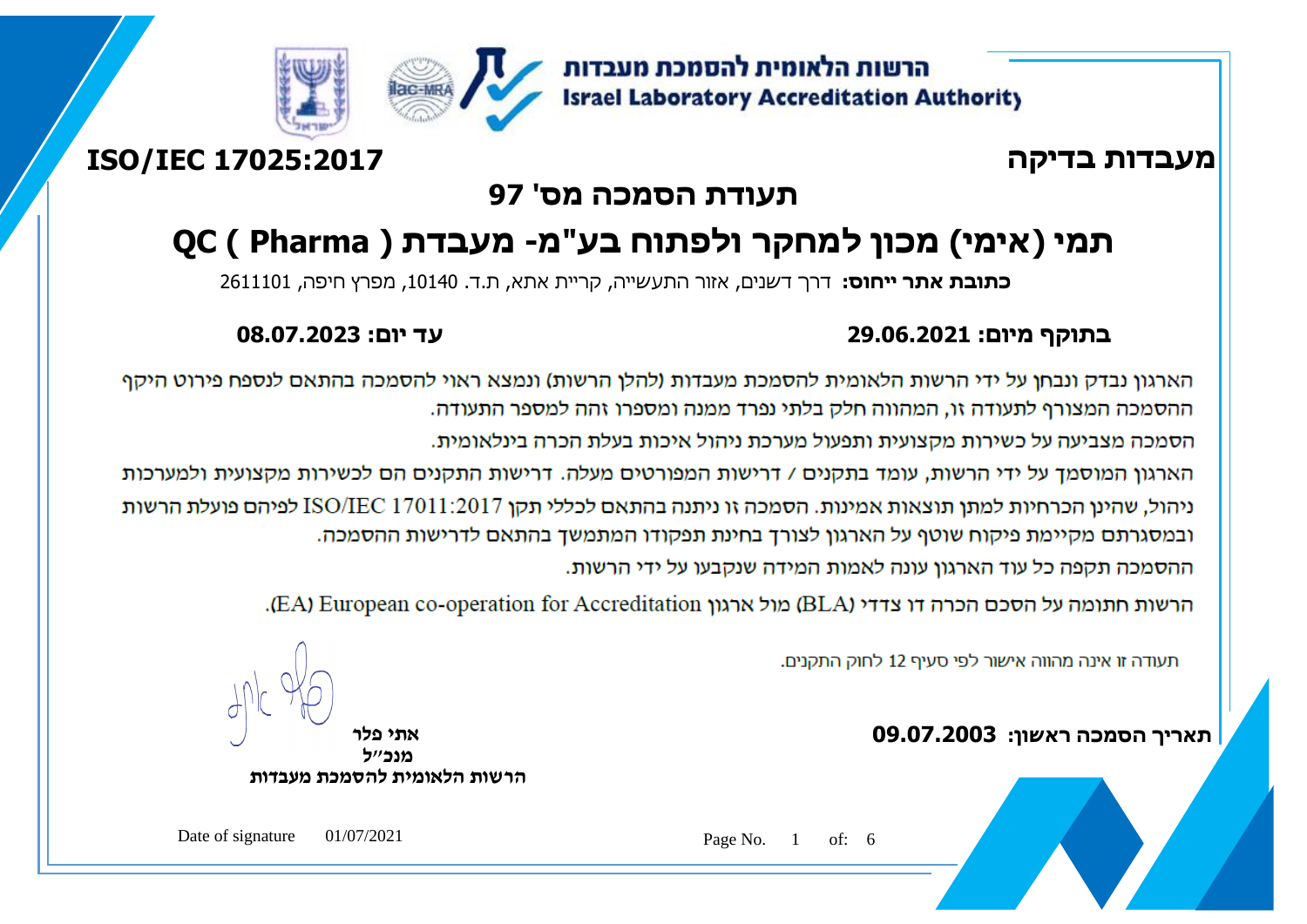



### **Testing Laboratories**

## **ISO/IEC 17025:2017**

### **Accreditation Certificate No.97**

## **IMI (Tami) Institute for Research & Development Ltd- QC (Pharma )**

**Main site address:** Deshanim Rd., Industrial Zone, Kiryat Ata, P.O. Box 10140, Haifa Bay 2611101,Israel

### **Valid from: 29.06.2021 Until: 08.07.2023**

The organization was assessed by the Israel Laboratory Accreditation Authority (ISRAC) and found to be worthy of accreditation to the detailed schedule attached.

The schedule is an integral part of this certificate and is numbered with the above certificate number.

Accreditation demonstrates technical competence and operation of an internationally recognized quality management system.

The organization accredited by ISRAC complies with the standards / requirements mentioned above, meets the technical competence requirements and management system requirements that are necessary for it to consistently deliver technically competent results. This accreditation is granted in accordance with the requirements of the standard ISO/IEC 17011:2017, and entails periodic surveillance and reassessment by ISRAC to ensure that the organization continues to comply with the accreditation requirements.

The accreditation is valid provided that the organization continues to meet the criteria as laid down by ISRAC. ISRAC is an EA-BLA (European co-operation for Accreditation Bi-Lateral Agreement) signatory.

This certificate does not constitute an approval in accordance with article 12 of the standard law.

**Date of first accreditation: 09.07.2003 General Manager** 

**Israel Laboratory Accreditation Authority Etty Feller**

Date of signature 01/07/2021 Page No. 2 of: 6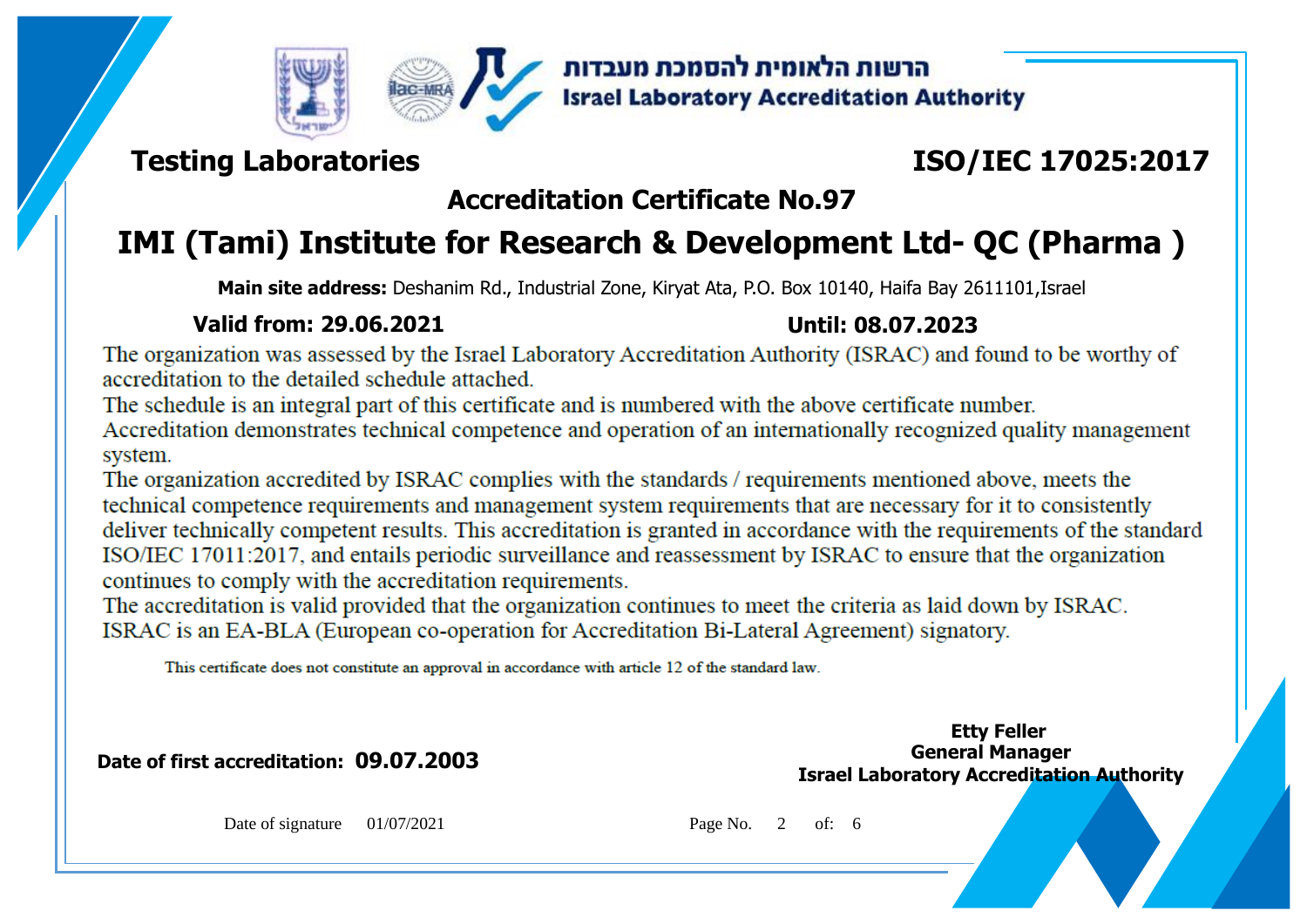

| <b>Name and Address:</b> |                                                                                                                                     |  |  |  |  |  |
|--------------------------|-------------------------------------------------------------------------------------------------------------------------------------|--|--|--|--|--|
| <b>Laboratory</b> name   | <b>IMI (Tami) Institute for Research &amp; Development Ltd- QC (Pharma) Laboratory</b><br>Deshanim Rd., Industrial Zone, Kiryat Ata |  |  |  |  |  |
| <b>Address</b>           | P.O. Box 10140, Haifa Bay 2611101, ISRAEL                                                                                           |  |  |  |  |  |
| <b>Phone</b>             | $+972 - 4 - 846 - 9503$                                                                                                             |  |  |  |  |  |
| Fax                      | +972-74-7739361                                                                                                                     |  |  |  |  |  |
| E-Mail                   | Zehavit.mayer@icl-group.com                                                                                                         |  |  |  |  |  |
| <b>Web Site</b>          | www.tami-imi.com                                                                                                                    |  |  |  |  |  |

### Site: P or T or M , P-Permanent, T-Temporary, M-Mobile

A permanent (P) or temporary (T) place, or a stationary or mobile (M) facility, at or from which the organization performs activities forming part of its scope of accreditation, starting from sampling to final issuance of a report or certificate and / or quality system activities. A temporary (T) site is a site established under the responsibility of an accredited permanent site. All activities performed at a temporary site are the responsibility of the permanent site. An outdoors work is also considered to be a temporary site. Temporary site will be a site that involves work for special project and the activity will be defined in time (up to 2 years).

Type of Scopes: A- Fixed, C- Flexible scope in analytical tests : Type of matrix, analytes, experimental systems and/or analytical characteristics may be subject to changes, in accordance with the laboratory's approved and documented procedures. For details, please refer to the list of Accredited Tests, available from the laboratory upon request.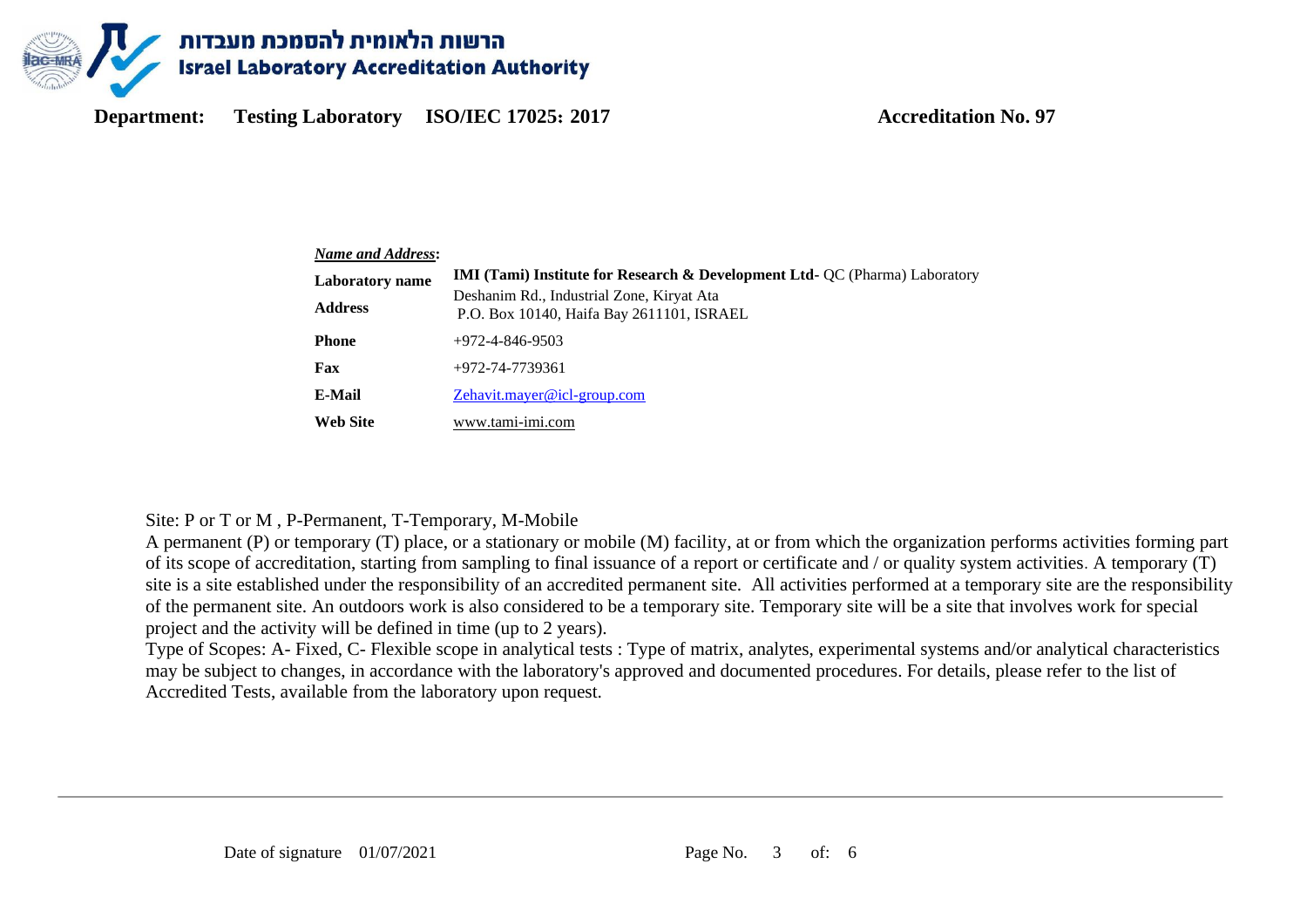

|                | Item Scope<br>Type | <b>Site</b> | <b>Materials / Products Tested</b>                           | <b>Types of Test / Properties Measured</b> |                                                        | <b>Standard / Method</b>  | <b>Opinion and Interpretation</b>        | <b>Remarks</b>   |  |  |
|----------------|--------------------|-------------|--------------------------------------------------------------|--------------------------------------------|--------------------------------------------------------|---------------------------|------------------------------------------|------------------|--|--|
|                |                    |             | Group of products : Environment - Soil, Aggregates and Water |                                            | משפחת מוצרים: <i>איכות הסביבה - קרקע, אגרגטים ומים</i> |                           |                                          |                  |  |  |
|                |                    |             | <b>Chemical Testing, Spectroscopy, IR, FTIR</b>              |                                            | ETIR ,בדיקות כימיות, ספקטרוסקופיה, אינפרא אדום         |                           |                                          |                  |  |  |
| -1             | $\mathsf{A}$       | P           | Drinking water                                               | מי שתיה Hydrocarbons                       | פחמימנים (שמן מינרלי)                                  | <b>SM 5520F</b>           | $---$                                    |                  |  |  |
| $\overline{2}$ | A                  | P           | Drinking water                                               | Oil and grease   מי שתיה                   |                                                        | שמן כללי $\vert$ SM 5520C | ---                                      |                  |  |  |
| 3              | A                  | P           | Effluent water                                               | Hydrocarbons   מי קולחין                   | SM 5520F   פחמימנים (שמן מינרלי)                       |                           | ---                                      | מי שפכים מטופלים |  |  |
| $\overline{4}$ | A                  | P           | Effluent water                                               | Oil and grease   מי קולחין                 |                                                        | שמן כללי $\vert$ SM 5520C | $---$                                    |                  |  |  |
| 5              | A                  | P           | Brine                                                        | Hydrocarbons   תמלחת                       | SM 5520F   פחמימנים (שמן מינרלי)                       |                           | $\hspace{0.05cm} \ldots \hspace{0.05cm}$ |                  |  |  |
| 6              | A                  | P           | <b>Brine</b>                                                 | Oil and grease                             |                                                        | שמן כללי $\,$ SM 5520C    | $\qquad \qquad -$                        |                  |  |  |
| $\tau$         | A                  | P           | Mineral water                                                | מים מינרלים Hydrocarbons                   | SM 5520F   פחמימנים (שמן מינרלי)                       |                           | $\qquad \qquad -$                        |                  |  |  |
| $8\,$          | A                  | P           | Mineral water                                                | מים מינרלים Oil and grease                 |                                                        | שמן כללי $\vert$ SM 5520C | $\qquad \qquad -$                        |                  |  |  |
| 9              | A                  | P           | Purified water                                               | Hydrocarbons   מים מטוהרים                 | פחמימנים (שמן מינרלי)                                  | <b>SM 5520F</b>           | ---                                      |                  |  |  |
| 10             | A                  | P           | Purified water                                               | Oil and grease   מים מטוהרים               |                                                        | SM 5520C                  | $\qquad \qquad -$                        |                  |  |  |
| 11             | $\mathsf{A}$       | P           | Recreational water                                           | מי נופש Hydrocarbons                       | SM 5520F   פחמימנים (שמן מינרלי)                       |                           | $\cdots$                                 |                  |  |  |
| 12             | A                  | P           | Recreational water                                           | Oil and grease   מי נופש                   |                                                        | שמן כללי $\,$ SM 5520C    | $\hspace{0.05cm} \ldots \hspace{0.05cm}$ |                  |  |  |
| 13             | $\overline{A}$     | P           | Waste water                                                  | Hydrocarbons   מי שפכים                    | SM 5520F   פחמימנים (שמן מינרלי)                       |                           | ---                                      |                  |  |  |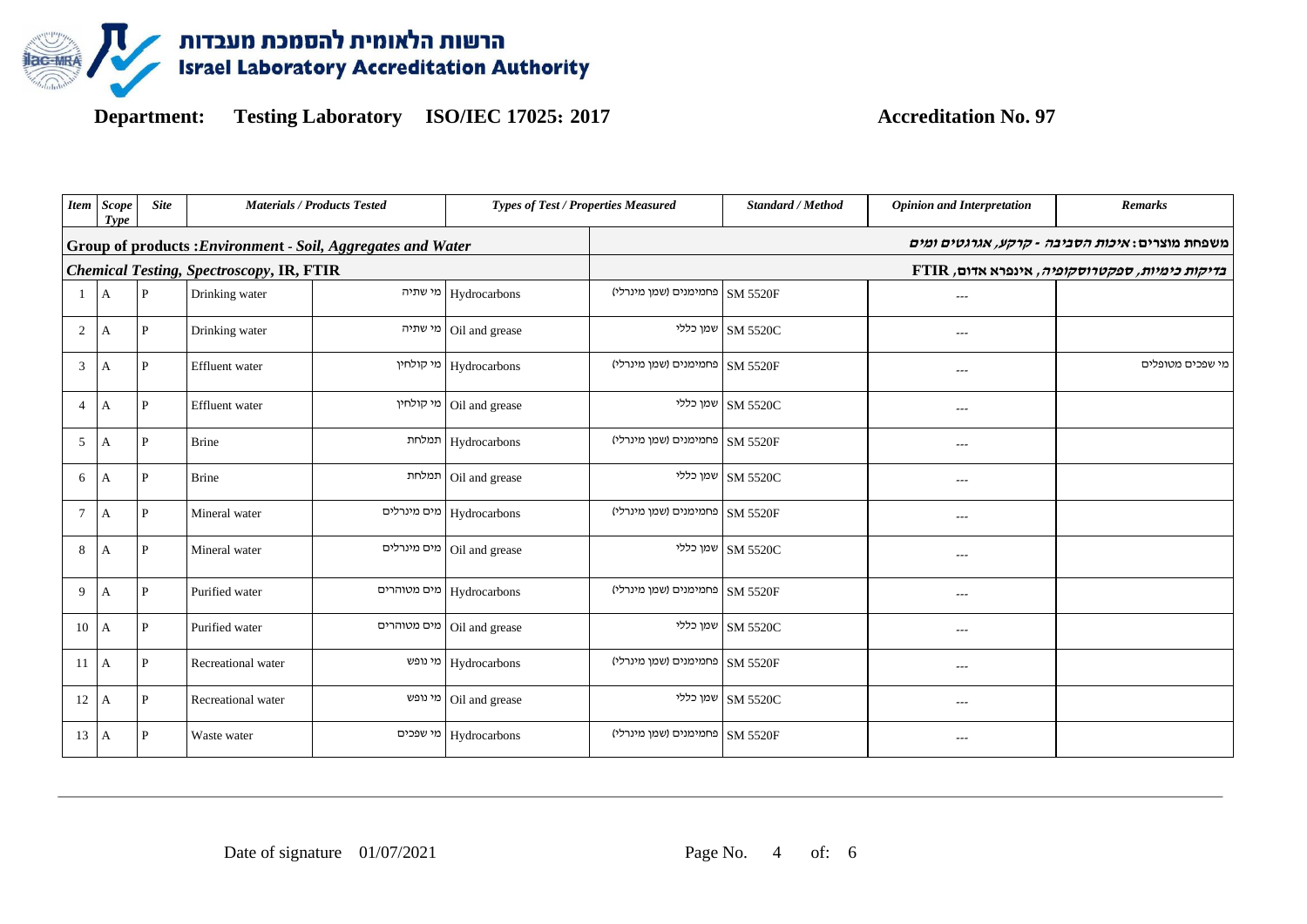

| <b>Item</b>                                     | <b>Scope</b><br>Type | <b>Site</b> |                | <b>Materials / Products Tested</b>                          | <b>Types of Test / Properties Measured</b> |                                  | <b>Standard / Method</b> | <b>Opinion and Interpretation</b> | <b>Remarks</b>                                         |
|-------------------------------------------------|----------------------|-------------|----------------|-------------------------------------------------------------|--------------------------------------------|----------------------------------|--------------------------|-----------------------------------|--------------------------------------------------------|
|                                                 |                      |             |                | Group of products: Environment - Soil, Aggregates and Water |                                            |                                  |                          |                                   | משפחת מוצרים: <i>איכות הסביבה - קרקע, אגרגטים ומים</i> |
| <b>Chemical Testing, Spectroscopy, IR, FTIR</b> |                      |             |                |                                                             |                                            |                                  |                          |                                   | <i>בדיקות כימיות, ספקטרוסקופיה</i> , אינפרא אדום, FTIR |
| 14                                              | A                    | P           | Waste water    |                                                             | Oil and grease   מי שפכים                  |                                  | שמן כללי SM 5520C        | $---$                             |                                                        |
| 15                                              |                      |             | Water solution |                                                             | תמיסות מימיות Hydrocarbons                 | SM 5520F   פחמימנים (שמן מינרלי) |                          | $\qquad \qquad -$                 |                                                        |
| 16                                              | ΙA.                  |             | Water solution |                                                             | Oil and grease   תמיסות מימיות             |                                  | שמן כללי SM 5520C        | $---$                             |                                                        |

|                                                        | <b>Types of Test / Properties Measured</b><br><b>Site</b><br><b>Materials / Products Tested</b><br><b>Item</b> Scope<br>Type |   |                          | <b>Standard / Method</b>                  | <b>Opinion and</b><br><i>Interpretation</i> | <b>Remarks</b>                 |       |                                                              |
|--------------------------------------------------------|------------------------------------------------------------------------------------------------------------------------------|---|--------------------------|-------------------------------------------|---------------------------------------------|--------------------------------|-------|--------------------------------------------------------------|
| Group of products: Agriculture - Agricultural Products |                                                                                                                              |   |                          |                                           |                                             |                                |       | משפחת מוצרים: <i>חקלאות, מוצרים חקלאיים</i>                  |
| <b>Chemical Testing, Chromatography, LC/MS</b>         |                                                                                                                              |   |                          |                                           |                                             |                                |       | בדיקות כימיות, כרומטוגרפיה, HPLC                             |
|                                                        |                                                                                                                              | D | Cannabis leaves and buds | עלי קנביס ותפרחותיו $\text{Cannabinoids}$ |                                             | קנבינואידים In house procedure | $---$ | THCV, CBD-A, CBG, D8-TCH, CBC,<br>THC-A, CBD, D9-THC and CBN |
| 18                                                     |                                                                                                                              |   | Cannabis oil             |                                           | שמן קנביס   Cannabinoids                    | קנבינואידים In house procedure | $---$ | THCV, CBD-A, CBG, D8-TCH, CBC,<br>THC-A, CBD, D9-THC and CBN |

| <b>Item</b>                                                   | Scope  <br>Type | <b>Site</b> |                          | <b>Materials / Products Tested</b> | <b>Types of Test / Properties Measured</b> | <b>Standard / Method</b>             | Opinion and<br><i>Interpretation</i> | <b>Remarks</b>                               |
|---------------------------------------------------------------|-----------------|-------------|--------------------------|------------------------------------|--------------------------------------------|--------------------------------------|--------------------------------------|----------------------------------------------|
| <b>Group of products: Agriculture - Agricultural Products</b> |                 |             |                          |                                    |                                            |                                      |                                      | משפחת מוצרים: <i>חקלאות - מוצרים חקלאיים</i> |
| <b>Chemical Testing, Spectroscopy, ICP-MS</b>                 |                 |             |                          |                                    |                                            |                                      |                                      | בדיקות כימיות, ספקטרוסקופיה, ICP-MS          |
| 19 A                                                          |                 |             | Cannabis leaves and buds | עלי קנביס ותפרחותיו                | <b>Heavy Metals content</b>                | תכולת מתכות כבדות In house procedure | $---$                                | Cd, Pb, As, Hg, Ni, Zn                       |
| $20 \text{ A}$                                                |                 |             | Cannabis oil             |                                    | שמן קנביס Heavy Metals content             | תכולת מתכות כבדות In house procedure | $---$                                | Cd, Pb, As, Hg, Ni, Zn                       |